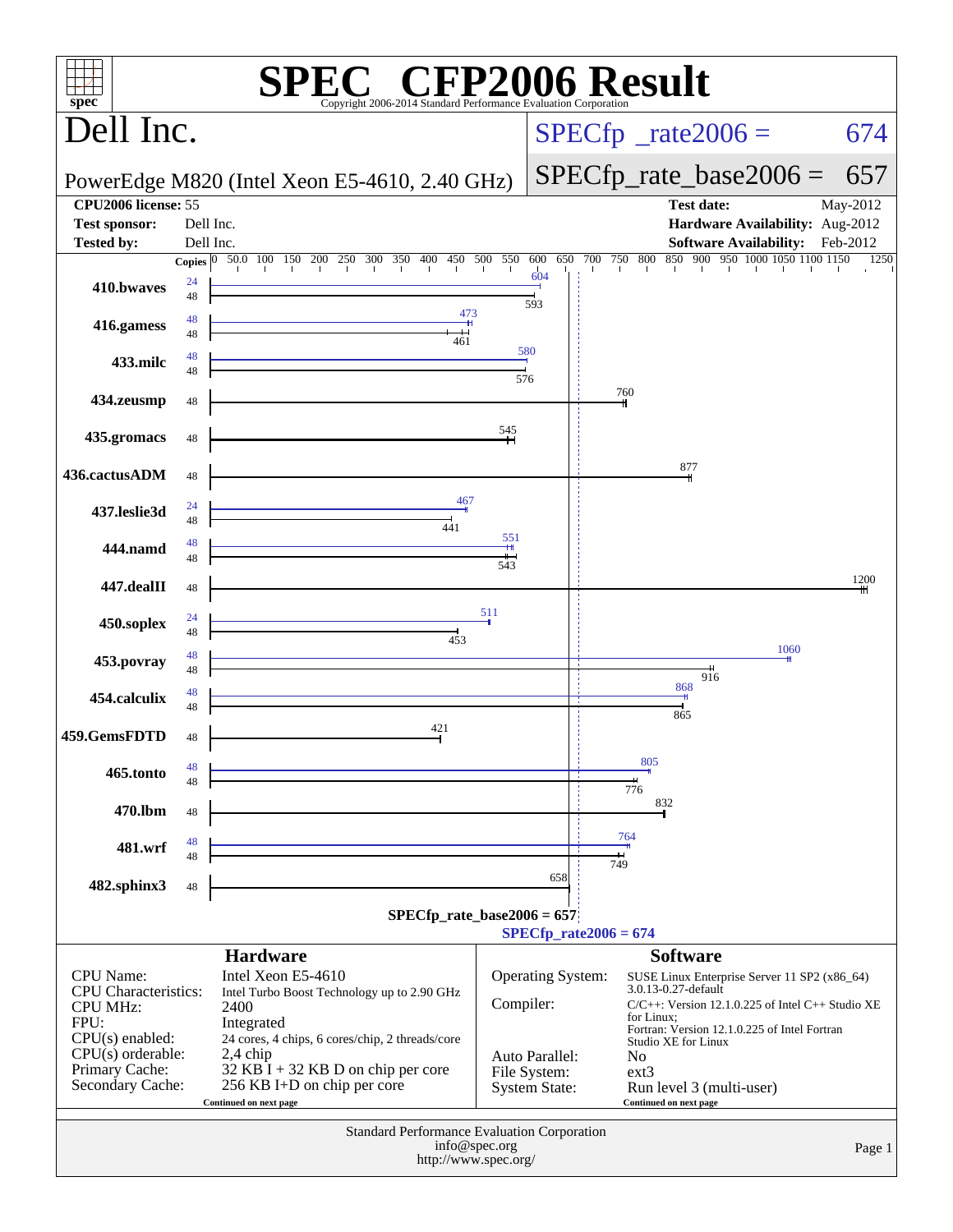## Dell Inc.

### $SPECfp_rate2006 = 674$  $SPECfp_rate2006 = 674$

PowerEdge M820 (Intel Xeon E5-4610, 2.40 GHz)

## [SPECfp\\_rate\\_base2006 =](http://www.spec.org/auto/cpu2006/Docs/result-fields.html#SPECfpratebase2006) 657

| <b>CPU2006 license: 55</b>                                                 |                                                                                                                                              |                                                            | <b>Test date:</b><br>May-2012             |
|----------------------------------------------------------------------------|----------------------------------------------------------------------------------------------------------------------------------------------|------------------------------------------------------------|-------------------------------------------|
| <b>Test sponsor:</b>                                                       | Dell Inc.                                                                                                                                    |                                                            | <b>Hardware Availability:</b> Aug-2012    |
| <b>Tested by:</b>                                                          | Dell Inc.                                                                                                                                    |                                                            | <b>Software Availability:</b><br>Feb-2012 |
| L3 Cache:<br>Other Cache:<br>Memory:<br>Disk Subsystem:<br>Other Hardware: | 15 MB I+D on chip per chip<br>None<br>256 GB (32 x 8 GB 2Rx4 PC3-12800R-11, ECC,<br>running at 1333 MHz)<br>1 x 900 GB 10000 RPM SAS<br>None | <b>Base Pointers:</b><br>Peak Pointers:<br>Other Software: | $32/64$ -bit<br>$32/64$ -bit<br>None      |

### **[Results Table](http://www.spec.org/auto/cpu2006/Docs/result-fields.html#ResultsTable)**

|                  | <b>Base</b>    |                 |              |                |       | <b>Peak</b>    |            |                      |                         |              |                |              |                |              |
|------------------|----------------|-----------------|--------------|----------------|-------|----------------|------------|----------------------|-------------------------|--------------|----------------|--------------|----------------|--------------|
| <b>Benchmark</b> | <b>Copies</b>  | <b>Seconds</b>  | Ratio        | <b>Seconds</b> | Ratio | <b>Seconds</b> | Ratio      | <b>Copies</b>        | <b>Seconds</b>          | <b>Ratio</b> | <b>Seconds</b> | <b>Ratio</b> | <b>Seconds</b> | <b>Ratio</b> |
| 410.bwayes       | 48             | 1100            | 593          | 1100           | 593   | 1100           | 593        | 24                   | 540                     | 604          | 540            | 604          | 540            | 604          |
| 416.gamess       | 48             | 1987            | 473          | 2038           | 461   | 2166           | 434        | 48                   | 1992                    | 472          | 1960           | 480          | 1987           | 473          |
| $433$ .milc      | 48             | 765             | 576          | 764            | 577   | 765            | 576        | 48                   | 760                     | 580          | 760            | 580          | 760            | 579          |
| 434.zeusmp       | 48             | 573             | 762          | 575            | 760   | 578            | 756        | 48                   | 573                     | 762          | 575            | 760          | 578            | 756          |
| 435.gromacs      | 48             | 616             | 556          | 630            | 544   | 629            | <b>545</b> | 48                   | 616                     | 556          | 630            | 544          | 629            | 545          |
| 436.cactusADM    | 48             | 651             | 881          | 655            | 875   | 654            | 877        | 48                   | 651                     | 881          | 655            | 875          | 654            | 877          |
| 437.leslie3d     | 48             | 1023            | 441          | 1022           | 442   | 1024           | 441        | 24                   | 483                     | 467          | 483            | 467          | 481            | 469          |
| 444.namd         | 48             | 687             | 560          | 712            | 540   | 709            | 543        | 48                   | 695                     | 554          | 708            | 543          | 698            | 551          |
| 447.dealII       | 48             | 459             | 1200         | 460            | 1190  | 457            | 1200       | 48                   | 459                     | 1200         | 460            | 1190         | 457            | 1200         |
| $450$ .soplex    | 48             | 883             | 453          | 886            | 452   | 885            | 453        | 24                   | 393                     | 510          | 391            | 512          | 391            | 511          |
| 453.povray       | 48             | 277             | 921          | 279            | 915   | 279            | 916        | 48                   | 241                     | 1060         | 240            | 1060         | 242            | 1060         |
| 454.calculix     | 48             | 458             | 865          | 457            | 866   | 458            | 865        | 48                   | 454                     | 873          | 456            | 868          | 456            | 868          |
| 459.GemsFDTD     | 48             | 1210            | 421          | 1209           | 421   | 1210           | 421        | 48                   | 1210                    | 421          | 1209           | 421          | 1210           | 421          |
| 465.tonto        | 48             | 609             | 776          | 605            | 781   | 609            | <b>776</b> | 48                   | 586                     | 806          | 588            | 803          | 587            | 805          |
| 470.1bm          | 48             | 793             | 832          | 795            | 829   | 793            | 832        | 48                   | 793                     | 832          | 795            | 829          | 793            | 832          |
| 481.wrf          | 48             | 717             | 748          | 708            | 758   | 716            | 749        | 48                   | 698                     | 768          | 702            | 764          | 702            | 764          |
| 482.sphinx3      | 48             | 1422            | 658          | 1422           | 658   | 1423           | 658        | 48                   | 1422                    | 658          | 1422           | 658          | 1423           | 658          |
| $\mathbf{r}$     | $\mathbf{1}$ . | $\cdot$ $\cdot$ | $\mathbf{I}$ | 1.1.1.1        |       |                | $T = 1.1$  | 1.11<br>$\mathbf{1}$ | $\cdot$ $\cdot$ $\cdot$ |              |                |              |                |              |

Results appear in the [order in which they were run.](http://www.spec.org/auto/cpu2006/Docs/result-fields.html#RunOrder) Bold underlined text [indicates a median measurement.](http://www.spec.org/auto/cpu2006/Docs/result-fields.html#Median)

#### **[Submit Notes](http://www.spec.org/auto/cpu2006/Docs/result-fields.html#SubmitNotes)**

 The numactl mechanism was used to bind copies to processors. The config file option 'submit' was used to generate numactl commands to bind each copy to a specific processor. For details, please see the config file.

### **[Operating System Notes](http://www.spec.org/auto/cpu2006/Docs/result-fields.html#OperatingSystemNotes)**

Stack size set to unlimited using "ulimit -s unlimited"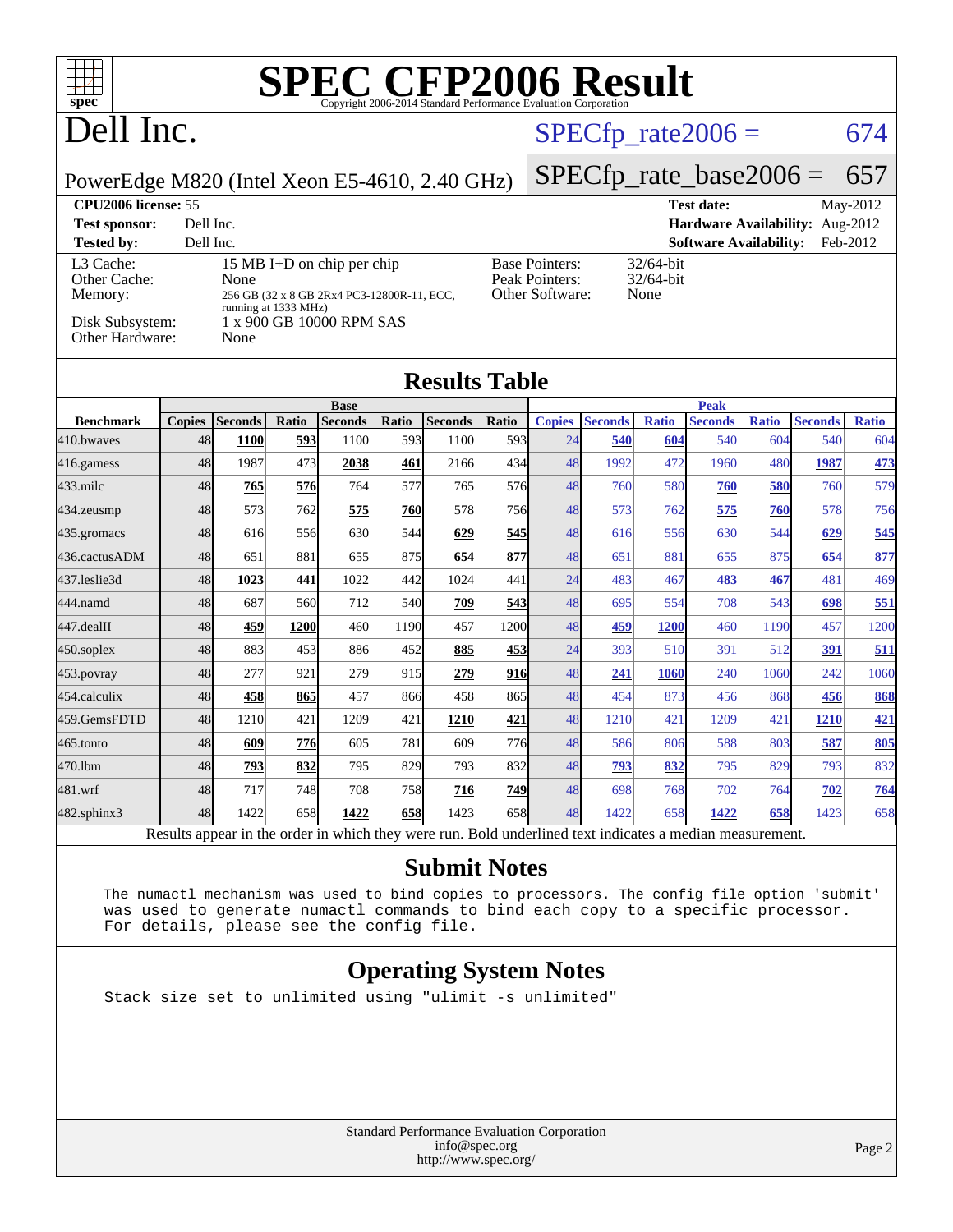

## Dell Inc.

 $SPECTp\_rate2006 = 674$ 

PowerEdge M820 (Intel Xeon E5-4610, 2.40 GHz)

[SPECfp\\_rate\\_base2006 =](http://www.spec.org/auto/cpu2006/Docs/result-fields.html#SPECfpratebase2006) 657

**[CPU2006 license:](http://www.spec.org/auto/cpu2006/Docs/result-fields.html#CPU2006license)** 55 **[Test date:](http://www.spec.org/auto/cpu2006/Docs/result-fields.html#Testdate)** May-2012 **[Test sponsor:](http://www.spec.org/auto/cpu2006/Docs/result-fields.html#Testsponsor)** Dell Inc. **[Hardware Availability:](http://www.spec.org/auto/cpu2006/Docs/result-fields.html#HardwareAvailability)** Aug-2012 **[Tested by:](http://www.spec.org/auto/cpu2006/Docs/result-fields.html#Testedby)** Dell Inc. **[Software Availability:](http://www.spec.org/auto/cpu2006/Docs/result-fields.html#SoftwareAvailability)** Feb-2012

#### **[Platform Notes](http://www.spec.org/auto/cpu2006/Docs/result-fields.html#PlatformNotes)**

Standard Performance Evaluation Corporation [info@spec.org](mailto:info@spec.org) Page 3 CPU Power Management set to Maximum Performance Memory Frequency set to Maximum Performance Turbo Boost set to Enabled C States/C1E set to Enabled Sysinfo program /root/CPU2006-1.2/config/sysinfo.rev6800 \$Rev: 6800 \$ \$Date:: 2011-10-11 #\$ 6f2ebdff5032aaa42e583f96b07f99d3 running on linux-b61l Fri May 18 23:28:46 2012 This section contains SUT (System Under Test) info as seen by some common utilities. To remove or add to this section, see: <http://www.spec.org/cpu2006/Docs/config.html#sysinfo> From /proc/cpuinfo model name : Intel(R) Xeon(R) CPU E5-4610 0 @ 2.40GHz 4 "physical id"s (chips) 48 "processors" cores, siblings (Caution: counting these is hw and system dependent. The following excerpts from /proc/cpuinfo might not be reliable. Use with caution.) cpu cores : 6 siblings : 12 physical 0: cores 0 1 2 3 4 5 physical 1: cores 0 1 2 3 4 5 physical 2: cores 0 1 2 3 4 5 physical 3: cores 0 1 2 3 4 5 cache size : 15360 KB From /proc/meminfo<br>MemTotal: 264468688 kB HugePages\_Total: 0 Hugepagesize: 2048 kB /usr/bin/lsb\_release -d SUSE Linux Enterprise Server 11 (x86\_64) From /etc/\*release\* /etc/\*version\* SuSE-release: SUSE Linux Enterprise Server 11 (x86\_64) VERSION = 11 PATCHLEVEL = 2 uname -a: Linux linux-b61l 3.0.13-0.27-default #1 SMP Wed Feb 15 13:33:49 UTC 2012 (d73692b) x86\_64 x86\_64 x86\_64 GNU/Linux run-level 3 May 17 11:33 last=5 SPEC is set to: /root/CPU2006-1.2 Filesystem Type Size Used Avail Use% Mounted on<br>
/dev/sdal ext3 911G 52G 813G 7% / 52G 813G Additional information from dmidecode: Continued on next page

<http://www.spec.org/>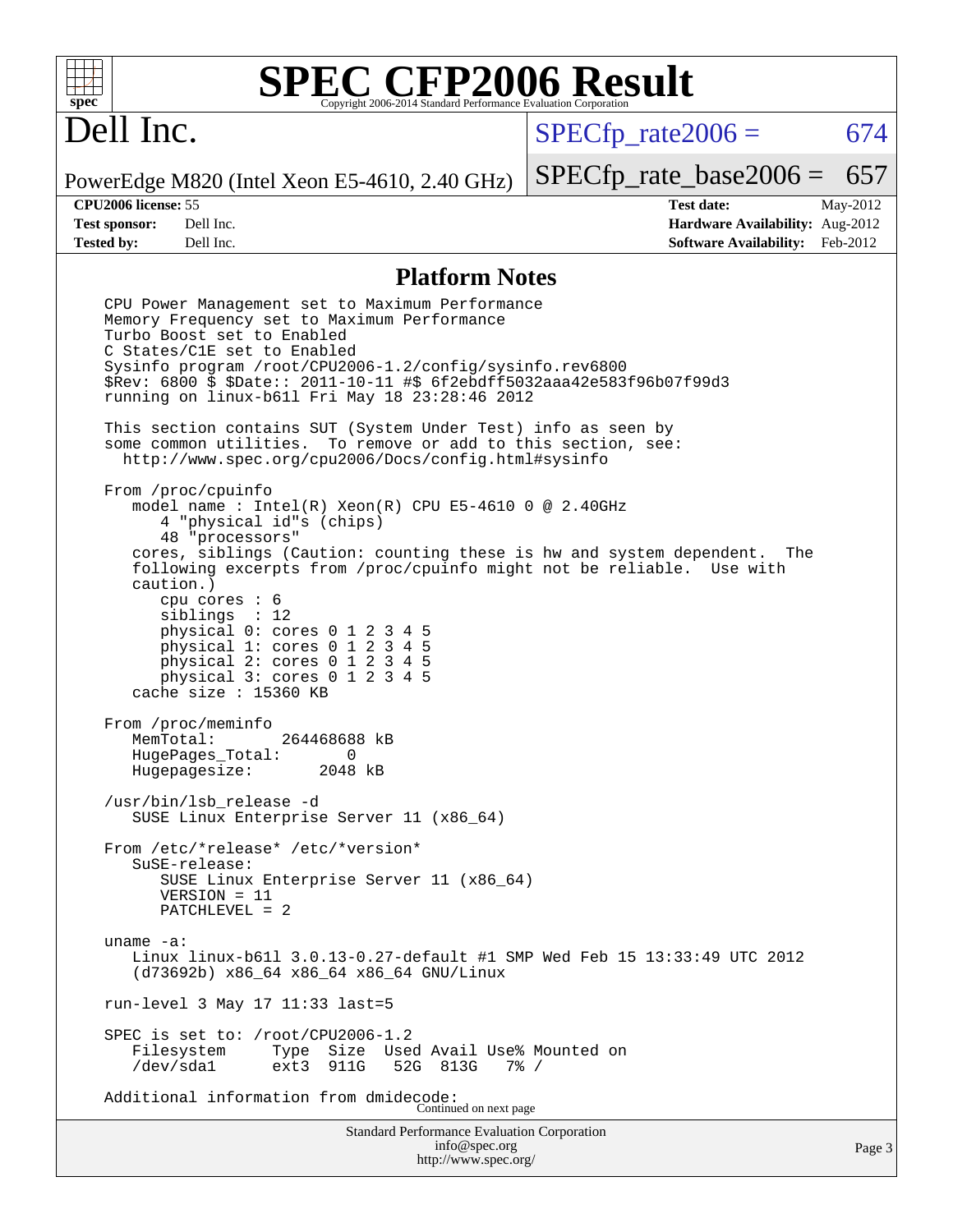

### Dell Inc.

 $SPECTp\_rate2006 = 674$ 

PowerEdge M820 (Intel Xeon E5-4610, 2.40 GHz)

[SPECfp\\_rate\\_base2006 =](http://www.spec.org/auto/cpu2006/Docs/result-fields.html#SPECfpratebase2006) 657 **[CPU2006 license:](http://www.spec.org/auto/cpu2006/Docs/result-fields.html#CPU2006license)** 55 **[Test date:](http://www.spec.org/auto/cpu2006/Docs/result-fields.html#Testdate)** May-2012

**[Test sponsor:](http://www.spec.org/auto/cpu2006/Docs/result-fields.html#Testsponsor)** Dell Inc. **[Hardware Availability:](http://www.spec.org/auto/cpu2006/Docs/result-fields.html#HardwareAvailability)** Aug-2012 **[Tested by:](http://www.spec.org/auto/cpu2006/Docs/result-fields.html#Testedby)** Dell Inc. **[Software Availability:](http://www.spec.org/auto/cpu2006/Docs/result-fields.html#SoftwareAvailability)** Feb-2012

#### **[Platform Notes \(Continued\)](http://www.spec.org/auto/cpu2006/Docs/result-fields.html#PlatformNotes)**

(End of data from sysinfo program)

#### **[General Notes](http://www.spec.org/auto/cpu2006/Docs/result-fields.html#GeneralNotes)**

Environment variables set by runspec before the start of the run: LD\_LIBRARY\_PATH = "/root/CPU2006-1.2/libs/32:/root/CPU2006-1.2/libs/64"

 Binaries compiled on a system with 1x Core i7-860 CPU + 8GB memory using RHEL5.5 Transparent Huge Pages enabled with: echo always > /sys/kernel/mm/transparent\_hugepage/enabled Filesystem page cache cleared with: echo 1> /proc/sys/vm/drop\_caches runspec command invoked through numactl i.e.: numactl --interleave=all runspec <etc>

### **[Base Compiler Invocation](http://www.spec.org/auto/cpu2006/Docs/result-fields.html#BaseCompilerInvocation)**

 $C$  benchmarks:<br>icc  $-m64$ 

[C++ benchmarks:](http://www.spec.org/auto/cpu2006/Docs/result-fields.html#CXXbenchmarks) [icpc -m64](http://www.spec.org/cpu2006/results/res2012q3/cpu2006-20120703-23412.flags.html#user_CXXbase_intel_icpc_64bit_bedb90c1146cab66620883ef4f41a67e)

[Fortran benchmarks](http://www.spec.org/auto/cpu2006/Docs/result-fields.html#Fortranbenchmarks): [ifort -m64](http://www.spec.org/cpu2006/results/res2012q3/cpu2006-20120703-23412.flags.html#user_FCbase_intel_ifort_64bit_ee9d0fb25645d0210d97eb0527dcc06e)

[Benchmarks using both Fortran and C](http://www.spec.org/auto/cpu2006/Docs/result-fields.html#BenchmarksusingbothFortranandC): [icc -m64](http://www.spec.org/cpu2006/results/res2012q3/cpu2006-20120703-23412.flags.html#user_CC_FCbase_intel_icc_64bit_0b7121f5ab7cfabee23d88897260401c) [ifort -m64](http://www.spec.org/cpu2006/results/res2012q3/cpu2006-20120703-23412.flags.html#user_CC_FCbase_intel_ifort_64bit_ee9d0fb25645d0210d97eb0527dcc06e)

### **[Base Portability Flags](http://www.spec.org/auto/cpu2006/Docs/result-fields.html#BasePortabilityFlags)**

| 410.bwaves: -DSPEC CPU LP64                |  |
|--------------------------------------------|--|
| 416.gamess: -DSPEC_CPU_LP64                |  |
| 433.milc: -DSPEC CPU LP64                  |  |
| 434.zeusmp: -DSPEC_CPU_LP64                |  |
| 435.gromacs: -DSPEC_CPU_LP64 -nofor_main   |  |
| 436.cactusADM: -DSPEC CPU LP64 -nofor main |  |
| 437.leslie3d: -DSPEC CPU LP64              |  |
| 444.namd: - DSPEC CPU LP64                 |  |
| 447.dealII: -DSPEC_CPU LP64                |  |
| 450.soplex: -DSPEC_CPU_LP64                |  |
| 453.povray: -DSPEC_CPU_LP64                |  |
| 454.calculix: - DSPEC_CPU_LP64 -nofor_main |  |
| 459. GemsFDTD: - DSPEC CPU LP64            |  |

Continued on next page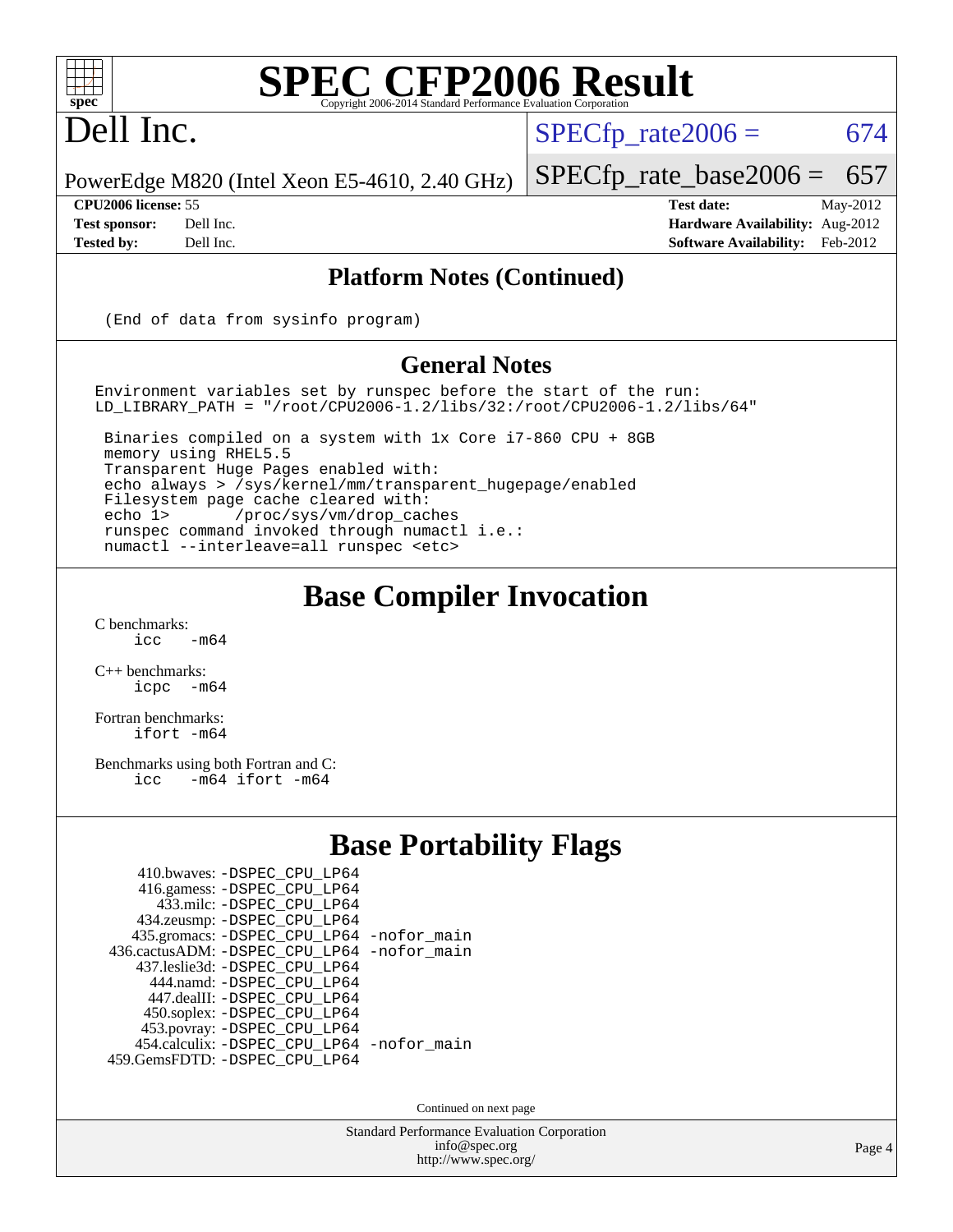

## Dell Inc.

 $SPECTp\_rate2006 = 674$ 

PowerEdge M820 (Intel Xeon E5-4610, 2.40 GHz)

[SPECfp\\_rate\\_base2006 =](http://www.spec.org/auto/cpu2006/Docs/result-fields.html#SPECfpratebase2006) 657

**[CPU2006 license:](http://www.spec.org/auto/cpu2006/Docs/result-fields.html#CPU2006license)** 55 **[Test date:](http://www.spec.org/auto/cpu2006/Docs/result-fields.html#Testdate)** May-2012 **[Test sponsor:](http://www.spec.org/auto/cpu2006/Docs/result-fields.html#Testsponsor)** Dell Inc. **[Hardware Availability:](http://www.spec.org/auto/cpu2006/Docs/result-fields.html#HardwareAvailability)** Aug-2012 **[Tested by:](http://www.spec.org/auto/cpu2006/Docs/result-fields.html#Testedby)** Dell Inc. **[Software Availability:](http://www.spec.org/auto/cpu2006/Docs/result-fields.html#SoftwareAvailability)** Feb-2012

### **[Base Portability Flags \(Continued\)](http://www.spec.org/auto/cpu2006/Docs/result-fields.html#BasePortabilityFlags)**

 465.tonto: [-DSPEC\\_CPU\\_LP64](http://www.spec.org/cpu2006/results/res2012q3/cpu2006-20120703-23412.flags.html#suite_basePORTABILITY465_tonto_DSPEC_CPU_LP64) 470.lbm: [-DSPEC\\_CPU\\_LP64](http://www.spec.org/cpu2006/results/res2012q3/cpu2006-20120703-23412.flags.html#suite_basePORTABILITY470_lbm_DSPEC_CPU_LP64)

 481.wrf: [-DSPEC\\_CPU\\_LP64](http://www.spec.org/cpu2006/results/res2012q3/cpu2006-20120703-23412.flags.html#suite_basePORTABILITY481_wrf_DSPEC_CPU_LP64) [-DSPEC\\_CPU\\_CASE\\_FLAG](http://www.spec.org/cpu2006/results/res2012q3/cpu2006-20120703-23412.flags.html#b481.wrf_baseCPORTABILITY_DSPEC_CPU_CASE_FLAG) [-DSPEC\\_CPU\\_LINUX](http://www.spec.org/cpu2006/results/res2012q3/cpu2006-20120703-23412.flags.html#b481.wrf_baseCPORTABILITY_DSPEC_CPU_LINUX) 482.sphinx3: [-DSPEC\\_CPU\\_LP64](http://www.spec.org/cpu2006/results/res2012q3/cpu2006-20120703-23412.flags.html#suite_basePORTABILITY482_sphinx3_DSPEC_CPU_LP64)

**[Base Optimization Flags](http://www.spec.org/auto/cpu2006/Docs/result-fields.html#BaseOptimizationFlags)**

[C benchmarks](http://www.spec.org/auto/cpu2006/Docs/result-fields.html#Cbenchmarks):

[-xAVX](http://www.spec.org/cpu2006/results/res2012q3/cpu2006-20120703-23412.flags.html#user_CCbase_f-xAVX) [-ipo](http://www.spec.org/cpu2006/results/res2012q3/cpu2006-20120703-23412.flags.html#user_CCbase_f-ipo) [-O3](http://www.spec.org/cpu2006/results/res2012q3/cpu2006-20120703-23412.flags.html#user_CCbase_f-O3) [-no-prec-div](http://www.spec.org/cpu2006/results/res2012q3/cpu2006-20120703-23412.flags.html#user_CCbase_f-no-prec-div) [-static](http://www.spec.org/cpu2006/results/res2012q3/cpu2006-20120703-23412.flags.html#user_CCbase_f-static) [-opt-prefetch](http://www.spec.org/cpu2006/results/res2012q3/cpu2006-20120703-23412.flags.html#user_CCbase_f-opt-prefetch) [-auto-p32](http://www.spec.org/cpu2006/results/res2012q3/cpu2006-20120703-23412.flags.html#user_CCbase_f-auto-p32) [-ansi-alias](http://www.spec.org/cpu2006/results/res2012q3/cpu2006-20120703-23412.flags.html#user_CCbase_f-ansi-alias) [-opt-mem-layout-trans=3](http://www.spec.org/cpu2006/results/res2012q3/cpu2006-20120703-23412.flags.html#user_CCbase_f-opt-mem-layout-trans_a7b82ad4bd7abf52556d4961a2ae94d5)

[C++ benchmarks:](http://www.spec.org/auto/cpu2006/Docs/result-fields.html#CXXbenchmarks)

[-xAVX](http://www.spec.org/cpu2006/results/res2012q3/cpu2006-20120703-23412.flags.html#user_CXXbase_f-xAVX) [-ipo](http://www.spec.org/cpu2006/results/res2012q3/cpu2006-20120703-23412.flags.html#user_CXXbase_f-ipo) [-O3](http://www.spec.org/cpu2006/results/res2012q3/cpu2006-20120703-23412.flags.html#user_CXXbase_f-O3) [-no-prec-div](http://www.spec.org/cpu2006/results/res2012q3/cpu2006-20120703-23412.flags.html#user_CXXbase_f-no-prec-div) [-static](http://www.spec.org/cpu2006/results/res2012q3/cpu2006-20120703-23412.flags.html#user_CXXbase_f-static) [-opt-prefetch](http://www.spec.org/cpu2006/results/res2012q3/cpu2006-20120703-23412.flags.html#user_CXXbase_f-opt-prefetch) [-auto-p32](http://www.spec.org/cpu2006/results/res2012q3/cpu2006-20120703-23412.flags.html#user_CXXbase_f-auto-p32) [-ansi-alias](http://www.spec.org/cpu2006/results/res2012q3/cpu2006-20120703-23412.flags.html#user_CXXbase_f-ansi-alias) [-opt-mem-layout-trans=3](http://www.spec.org/cpu2006/results/res2012q3/cpu2006-20120703-23412.flags.html#user_CXXbase_f-opt-mem-layout-trans_a7b82ad4bd7abf52556d4961a2ae94d5)

[Fortran benchmarks](http://www.spec.org/auto/cpu2006/Docs/result-fields.html#Fortranbenchmarks):

[-xAVX](http://www.spec.org/cpu2006/results/res2012q3/cpu2006-20120703-23412.flags.html#user_FCbase_f-xAVX) [-ipo](http://www.spec.org/cpu2006/results/res2012q3/cpu2006-20120703-23412.flags.html#user_FCbase_f-ipo) [-O3](http://www.spec.org/cpu2006/results/res2012q3/cpu2006-20120703-23412.flags.html#user_FCbase_f-O3) [-no-prec-div](http://www.spec.org/cpu2006/results/res2012q3/cpu2006-20120703-23412.flags.html#user_FCbase_f-no-prec-div) [-static](http://www.spec.org/cpu2006/results/res2012q3/cpu2006-20120703-23412.flags.html#user_FCbase_f-static) [-opt-prefetch](http://www.spec.org/cpu2006/results/res2012q3/cpu2006-20120703-23412.flags.html#user_FCbase_f-opt-prefetch)

[Benchmarks using both Fortran and C](http://www.spec.org/auto/cpu2006/Docs/result-fields.html#BenchmarksusingbothFortranandC):

[-xAVX](http://www.spec.org/cpu2006/results/res2012q3/cpu2006-20120703-23412.flags.html#user_CC_FCbase_f-xAVX) [-ipo](http://www.spec.org/cpu2006/results/res2012q3/cpu2006-20120703-23412.flags.html#user_CC_FCbase_f-ipo) [-O3](http://www.spec.org/cpu2006/results/res2012q3/cpu2006-20120703-23412.flags.html#user_CC_FCbase_f-O3) [-no-prec-div](http://www.spec.org/cpu2006/results/res2012q3/cpu2006-20120703-23412.flags.html#user_CC_FCbase_f-no-prec-div) [-static](http://www.spec.org/cpu2006/results/res2012q3/cpu2006-20120703-23412.flags.html#user_CC_FCbase_f-static) [-opt-prefetch](http://www.spec.org/cpu2006/results/res2012q3/cpu2006-20120703-23412.flags.html#user_CC_FCbase_f-opt-prefetch) [-auto-p32](http://www.spec.org/cpu2006/results/res2012q3/cpu2006-20120703-23412.flags.html#user_CC_FCbase_f-auto-p32) [-ansi-alias](http://www.spec.org/cpu2006/results/res2012q3/cpu2006-20120703-23412.flags.html#user_CC_FCbase_f-ansi-alias) [-opt-mem-layout-trans=3](http://www.spec.org/cpu2006/results/res2012q3/cpu2006-20120703-23412.flags.html#user_CC_FCbase_f-opt-mem-layout-trans_a7b82ad4bd7abf52556d4961a2ae94d5)

### **[Peak Compiler Invocation](http://www.spec.org/auto/cpu2006/Docs/result-fields.html#PeakCompilerInvocation)**

[C benchmarks](http://www.spec.org/auto/cpu2006/Docs/result-fields.html#Cbenchmarks):  $\text{icc}$   $-\text{m64}$ 

[C++ benchmarks \(except as noted below\):](http://www.spec.org/auto/cpu2006/Docs/result-fields.html#CXXbenchmarksexceptasnotedbelow) [icpc -m64](http://www.spec.org/cpu2006/results/res2012q3/cpu2006-20120703-23412.flags.html#user_CXXpeak_intel_icpc_64bit_bedb90c1146cab66620883ef4f41a67e)

450.soplex: [icpc -m32](http://www.spec.org/cpu2006/results/res2012q3/cpu2006-20120703-23412.flags.html#user_peakCXXLD450_soplex_intel_icpc_4e5a5ef1a53fd332b3c49e69c3330699)

[Fortran benchmarks](http://www.spec.org/auto/cpu2006/Docs/result-fields.html#Fortranbenchmarks): [ifort -m64](http://www.spec.org/cpu2006/results/res2012q3/cpu2006-20120703-23412.flags.html#user_FCpeak_intel_ifort_64bit_ee9d0fb25645d0210d97eb0527dcc06e)

[Benchmarks using both Fortran and C](http://www.spec.org/auto/cpu2006/Docs/result-fields.html#BenchmarksusingbothFortranandC): [icc -m64](http://www.spec.org/cpu2006/results/res2012q3/cpu2006-20120703-23412.flags.html#user_CC_FCpeak_intel_icc_64bit_0b7121f5ab7cfabee23d88897260401c) [ifort -m64](http://www.spec.org/cpu2006/results/res2012q3/cpu2006-20120703-23412.flags.html#user_CC_FCpeak_intel_ifort_64bit_ee9d0fb25645d0210d97eb0527dcc06e)

### **[Peak Portability Flags](http://www.spec.org/auto/cpu2006/Docs/result-fields.html#PeakPortabilityFlags)**

 410.bwaves: [-DSPEC\\_CPU\\_LP64](http://www.spec.org/cpu2006/results/res2012q3/cpu2006-20120703-23412.flags.html#suite_peakPORTABILITY410_bwaves_DSPEC_CPU_LP64) 416.gamess: [-DSPEC\\_CPU\\_LP64](http://www.spec.org/cpu2006/results/res2012q3/cpu2006-20120703-23412.flags.html#suite_peakPORTABILITY416_gamess_DSPEC_CPU_LP64) 433.milc: [-DSPEC\\_CPU\\_LP64](http://www.spec.org/cpu2006/results/res2012q3/cpu2006-20120703-23412.flags.html#suite_peakPORTABILITY433_milc_DSPEC_CPU_LP64)

Continued on next page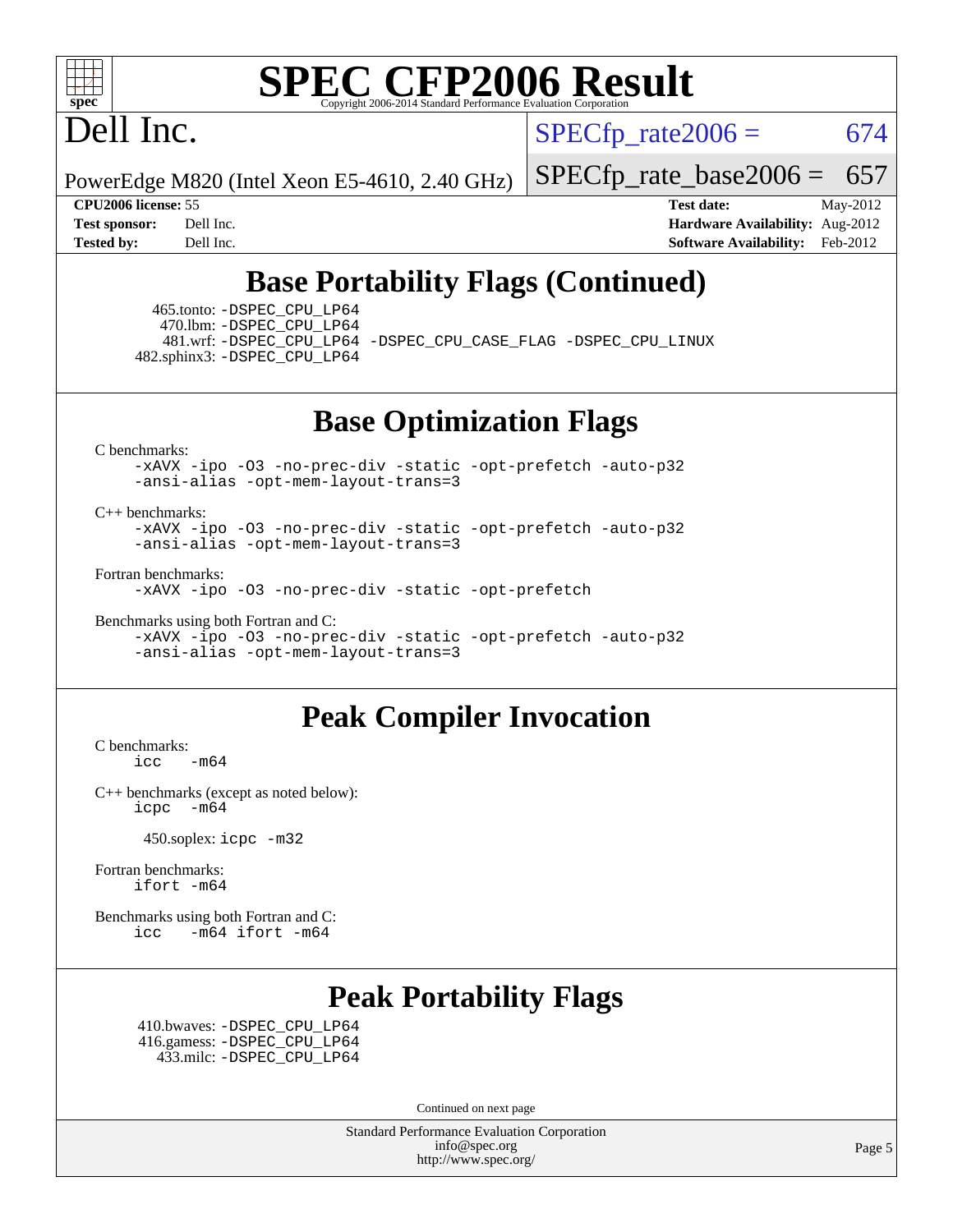

## Dell Inc.

 $SPECTp\_rate2006 = 674$ 

PowerEdge M820 (Intel Xeon E5-4610, 2.40 GHz)

[SPECfp\\_rate\\_base2006 =](http://www.spec.org/auto/cpu2006/Docs/result-fields.html#SPECfpratebase2006) 657

**[CPU2006 license:](http://www.spec.org/auto/cpu2006/Docs/result-fields.html#CPU2006license)** 55 **[Test date:](http://www.spec.org/auto/cpu2006/Docs/result-fields.html#Testdate)** May-2012 **[Test sponsor:](http://www.spec.org/auto/cpu2006/Docs/result-fields.html#Testsponsor)** Dell Inc. **[Hardware Availability:](http://www.spec.org/auto/cpu2006/Docs/result-fields.html#HardwareAvailability)** Aug-2012 **[Tested by:](http://www.spec.org/auto/cpu2006/Docs/result-fields.html#Testedby)** Dell Inc. **[Software Availability:](http://www.spec.org/auto/cpu2006/Docs/result-fields.html#SoftwareAvailability)** Feb-2012

### **[Peak Portability Flags \(Continued\)](http://www.spec.org/auto/cpu2006/Docs/result-fields.html#PeakPortabilityFlags)**

| 434.zeusmp: - DSPEC_CPU_LP64                 |                                                                |
|----------------------------------------------|----------------------------------------------------------------|
| 435.gromacs: -DSPEC_CPU_LP64 -nofor_main     |                                                                |
| 436.cactusADM: - DSPEC CPU LP64 - nofor main |                                                                |
| 437.leslie3d: -DSPEC CPU LP64                |                                                                |
| 444.namd: -DSPEC CPU LP64                    |                                                                |
| 447.dealII: -DSPEC CPU LP64                  |                                                                |
| 453.povray: -DSPEC_CPU_LP64                  |                                                                |
| 454.calculix: -DSPEC_CPU_LP64 -nofor_main    |                                                                |
| 459.GemsFDTD: -DSPEC CPU LP64                |                                                                |
| 465.tonto: -DSPEC CPU LP64                   |                                                                |
| 470.1bm: - DSPEC CPU LP64                    |                                                                |
|                                              | 481.wrf: -DSPEC CPU LP64 -DSPEC CPU CASE FLAG -DSPEC CPU LINUX |
| 482.sphinx3: -DSPEC CPU LP64                 |                                                                |

### **[Peak Optimization Flags](http://www.spec.org/auto/cpu2006/Docs/result-fields.html#PeakOptimizationFlags)**

[C benchmarks](http://www.spec.org/auto/cpu2006/Docs/result-fields.html#Cbenchmarks):

 433.milc: [-xAVX](http://www.spec.org/cpu2006/results/res2012q3/cpu2006-20120703-23412.flags.html#user_peakPASS2_CFLAGSPASS2_LDFLAGS433_milc_f-xAVX)(pass 2) [-prof-gen](http://www.spec.org/cpu2006/results/res2012q3/cpu2006-20120703-23412.flags.html#user_peakPASS1_CFLAGSPASS1_LDFLAGS433_milc_prof_gen_e43856698f6ca7b7e442dfd80e94a8fc)(pass 1) [-ipo](http://www.spec.org/cpu2006/results/res2012q3/cpu2006-20120703-23412.flags.html#user_peakPASS2_CFLAGSPASS2_LDFLAGS433_milc_f-ipo)(pass 2) [-O3](http://www.spec.org/cpu2006/results/res2012q3/cpu2006-20120703-23412.flags.html#user_peakPASS2_CFLAGSPASS2_LDFLAGS433_milc_f-O3)(pass 2) [-no-prec-div](http://www.spec.org/cpu2006/results/res2012q3/cpu2006-20120703-23412.flags.html#user_peakPASS2_CFLAGSPASS2_LDFLAGS433_milc_f-no-prec-div)(pass 2) [-prof-use](http://www.spec.org/cpu2006/results/res2012q3/cpu2006-20120703-23412.flags.html#user_peakPASS2_CFLAGSPASS2_LDFLAGS433_milc_prof_use_bccf7792157ff70d64e32fe3e1250b55)(pass 2) [-static](http://www.spec.org/cpu2006/results/res2012q3/cpu2006-20120703-23412.flags.html#user_peakOPTIMIZE433_milc_f-static) [-auto-ilp32](http://www.spec.org/cpu2006/results/res2012q3/cpu2006-20120703-23412.flags.html#user_peakCOPTIMIZE433_milc_f-auto-ilp32) [-opt-mem-layout-trans=3](http://www.spec.org/cpu2006/results/res2012q3/cpu2006-20120703-23412.flags.html#user_peakCOPTIMIZE433_milc_f-opt-mem-layout-trans_a7b82ad4bd7abf52556d4961a2ae94d5)

 $470.$ lbm: basepeak = yes

482.sphinx3: basepeak = yes

#### [C++ benchmarks:](http://www.spec.org/auto/cpu2006/Docs/result-fields.html#CXXbenchmarks)

 444.namd: [-xAVX](http://www.spec.org/cpu2006/results/res2012q3/cpu2006-20120703-23412.flags.html#user_peakPASS2_CXXFLAGSPASS2_LDFLAGS444_namd_f-xAVX)(pass 2) [-prof-gen](http://www.spec.org/cpu2006/results/res2012q3/cpu2006-20120703-23412.flags.html#user_peakPASS1_CXXFLAGSPASS1_LDFLAGS444_namd_prof_gen_e43856698f6ca7b7e442dfd80e94a8fc)(pass 1) [-ipo](http://www.spec.org/cpu2006/results/res2012q3/cpu2006-20120703-23412.flags.html#user_peakPASS2_CXXFLAGSPASS2_LDFLAGS444_namd_f-ipo)(pass 2) [-O3](http://www.spec.org/cpu2006/results/res2012q3/cpu2006-20120703-23412.flags.html#user_peakPASS2_CXXFLAGSPASS2_LDFLAGS444_namd_f-O3)(pass 2) [-no-prec-div](http://www.spec.org/cpu2006/results/res2012q3/cpu2006-20120703-23412.flags.html#user_peakPASS2_CXXFLAGSPASS2_LDFLAGS444_namd_f-no-prec-div)(pass 2) [-prof-use](http://www.spec.org/cpu2006/results/res2012q3/cpu2006-20120703-23412.flags.html#user_peakPASS2_CXXFLAGSPASS2_LDFLAGS444_namd_prof_use_bccf7792157ff70d64e32fe3e1250b55)(pass 2) [-fno-alias](http://www.spec.org/cpu2006/results/res2012q3/cpu2006-20120703-23412.flags.html#user_peakCXXOPTIMIZE444_namd_f-no-alias_694e77f6c5a51e658e82ccff53a9e63a) [-auto-ilp32](http://www.spec.org/cpu2006/results/res2012q3/cpu2006-20120703-23412.flags.html#user_peakCXXOPTIMIZE444_namd_f-auto-ilp32)

447.dealII: basepeak = yes

 450.soplex: [-xAVX](http://www.spec.org/cpu2006/results/res2012q3/cpu2006-20120703-23412.flags.html#user_peakPASS2_CXXFLAGSPASS2_LDFLAGS450_soplex_f-xAVX)(pass 2) [-prof-gen](http://www.spec.org/cpu2006/results/res2012q3/cpu2006-20120703-23412.flags.html#user_peakPASS1_CXXFLAGSPASS1_LDFLAGS450_soplex_prof_gen_e43856698f6ca7b7e442dfd80e94a8fc)(pass 1) [-ipo](http://www.spec.org/cpu2006/results/res2012q3/cpu2006-20120703-23412.flags.html#user_peakPASS2_CXXFLAGSPASS2_LDFLAGS450_soplex_f-ipo)(pass 2) [-O3](http://www.spec.org/cpu2006/results/res2012q3/cpu2006-20120703-23412.flags.html#user_peakPASS2_CXXFLAGSPASS2_LDFLAGS450_soplex_f-O3)(pass 2) [-no-prec-div](http://www.spec.org/cpu2006/results/res2012q3/cpu2006-20120703-23412.flags.html#user_peakPASS2_CXXFLAGSPASS2_LDFLAGS450_soplex_f-no-prec-div)(pass 2) [-prof-use](http://www.spec.org/cpu2006/results/res2012q3/cpu2006-20120703-23412.flags.html#user_peakPASS2_CXXFLAGSPASS2_LDFLAGS450_soplex_prof_use_bccf7792157ff70d64e32fe3e1250b55)(pass 2) [-opt-malloc-options=3](http://www.spec.org/cpu2006/results/res2012q3/cpu2006-20120703-23412.flags.html#user_peakOPTIMIZE450_soplex_f-opt-malloc-options_13ab9b803cf986b4ee62f0a5998c2238)

 453.povray: [-xAVX](http://www.spec.org/cpu2006/results/res2012q3/cpu2006-20120703-23412.flags.html#user_peakPASS2_CXXFLAGSPASS2_LDFLAGS453_povray_f-xAVX)(pass 2) [-prof-gen](http://www.spec.org/cpu2006/results/res2012q3/cpu2006-20120703-23412.flags.html#user_peakPASS1_CXXFLAGSPASS1_LDFLAGS453_povray_prof_gen_e43856698f6ca7b7e442dfd80e94a8fc)(pass 1) [-ipo](http://www.spec.org/cpu2006/results/res2012q3/cpu2006-20120703-23412.flags.html#user_peakPASS2_CXXFLAGSPASS2_LDFLAGS453_povray_f-ipo)(pass 2) [-O3](http://www.spec.org/cpu2006/results/res2012q3/cpu2006-20120703-23412.flags.html#user_peakPASS2_CXXFLAGSPASS2_LDFLAGS453_povray_f-O3)(pass 2) [-no-prec-div](http://www.spec.org/cpu2006/results/res2012q3/cpu2006-20120703-23412.flags.html#user_peakPASS2_CXXFLAGSPASS2_LDFLAGS453_povray_f-no-prec-div)(pass 2) [-prof-use](http://www.spec.org/cpu2006/results/res2012q3/cpu2006-20120703-23412.flags.html#user_peakPASS2_CXXFLAGSPASS2_LDFLAGS453_povray_prof_use_bccf7792157ff70d64e32fe3e1250b55)(pass 2) [-unroll4](http://www.spec.org/cpu2006/results/res2012q3/cpu2006-20120703-23412.flags.html#user_peakCXXOPTIMIZE453_povray_f-unroll_4e5e4ed65b7fd20bdcd365bec371b81f) [-ansi-alias](http://www.spec.org/cpu2006/results/res2012q3/cpu2006-20120703-23412.flags.html#user_peakCXXOPTIMIZE453_povray_f-ansi-alias)

[Fortran benchmarks](http://www.spec.org/auto/cpu2006/Docs/result-fields.html#Fortranbenchmarks):

 410.bwaves: [-xAVX](http://www.spec.org/cpu2006/results/res2012q3/cpu2006-20120703-23412.flags.html#user_peakPASS2_FFLAGSPASS2_LDFLAGS410_bwaves_f-xAVX)(pass 2) [-prof-gen](http://www.spec.org/cpu2006/results/res2012q3/cpu2006-20120703-23412.flags.html#user_peakPASS1_FFLAGSPASS1_LDFLAGS410_bwaves_prof_gen_e43856698f6ca7b7e442dfd80e94a8fc)(pass 1) [-ipo](http://www.spec.org/cpu2006/results/res2012q3/cpu2006-20120703-23412.flags.html#user_peakPASS2_FFLAGSPASS2_LDFLAGS410_bwaves_f-ipo)(pass 2) [-O3](http://www.spec.org/cpu2006/results/res2012q3/cpu2006-20120703-23412.flags.html#user_peakPASS2_FFLAGSPASS2_LDFLAGS410_bwaves_f-O3)(pass 2) [-no-prec-div](http://www.spec.org/cpu2006/results/res2012q3/cpu2006-20120703-23412.flags.html#user_peakPASS2_FFLAGSPASS2_LDFLAGS410_bwaves_f-no-prec-div)(pass 2) [-prof-use](http://www.spec.org/cpu2006/results/res2012q3/cpu2006-20120703-23412.flags.html#user_peakPASS2_FFLAGSPASS2_LDFLAGS410_bwaves_prof_use_bccf7792157ff70d64e32fe3e1250b55)(pass 2) [-static](http://www.spec.org/cpu2006/results/res2012q3/cpu2006-20120703-23412.flags.html#user_peakOPTIMIZE410_bwaves_f-static)

 416.gamess: [-xAVX](http://www.spec.org/cpu2006/results/res2012q3/cpu2006-20120703-23412.flags.html#user_peakPASS2_FFLAGSPASS2_LDFLAGS416_gamess_f-xAVX)(pass 2) [-prof-gen](http://www.spec.org/cpu2006/results/res2012q3/cpu2006-20120703-23412.flags.html#user_peakPASS1_FFLAGSPASS1_LDFLAGS416_gamess_prof_gen_e43856698f6ca7b7e442dfd80e94a8fc)(pass 1) [-ipo](http://www.spec.org/cpu2006/results/res2012q3/cpu2006-20120703-23412.flags.html#user_peakPASS2_FFLAGSPASS2_LDFLAGS416_gamess_f-ipo)(pass 2) [-O3](http://www.spec.org/cpu2006/results/res2012q3/cpu2006-20120703-23412.flags.html#user_peakPASS2_FFLAGSPASS2_LDFLAGS416_gamess_f-O3)(pass 2) [-no-prec-div](http://www.spec.org/cpu2006/results/res2012q3/cpu2006-20120703-23412.flags.html#user_peakPASS2_FFLAGSPASS2_LDFLAGS416_gamess_f-no-prec-div)(pass 2) [-prof-use](http://www.spec.org/cpu2006/results/res2012q3/cpu2006-20120703-23412.flags.html#user_peakPASS2_FFLAGSPASS2_LDFLAGS416_gamess_prof_use_bccf7792157ff70d64e32fe3e1250b55)(pass 2) [-unroll2](http://www.spec.org/cpu2006/results/res2012q3/cpu2006-20120703-23412.flags.html#user_peakOPTIMIZE416_gamess_f-unroll_784dae83bebfb236979b41d2422d7ec2) [-inline-level=0](http://www.spec.org/cpu2006/results/res2012q3/cpu2006-20120703-23412.flags.html#user_peakOPTIMIZE416_gamess_f-inline-level_318d07a09274ad25e8d15dbfaa68ba50) [-scalar-rep-](http://www.spec.org/cpu2006/results/res2012q3/cpu2006-20120703-23412.flags.html#user_peakOPTIMIZE416_gamess_f-disablescalarrep_abbcad04450fb118e4809c81d83c8a1d) [-static](http://www.spec.org/cpu2006/results/res2012q3/cpu2006-20120703-23412.flags.html#user_peakOPTIMIZE416_gamess_f-static)

Continued on next page

```
Standard Performance Evaluation Corporation
             info@spec.org
           http://www.spec.org/
```